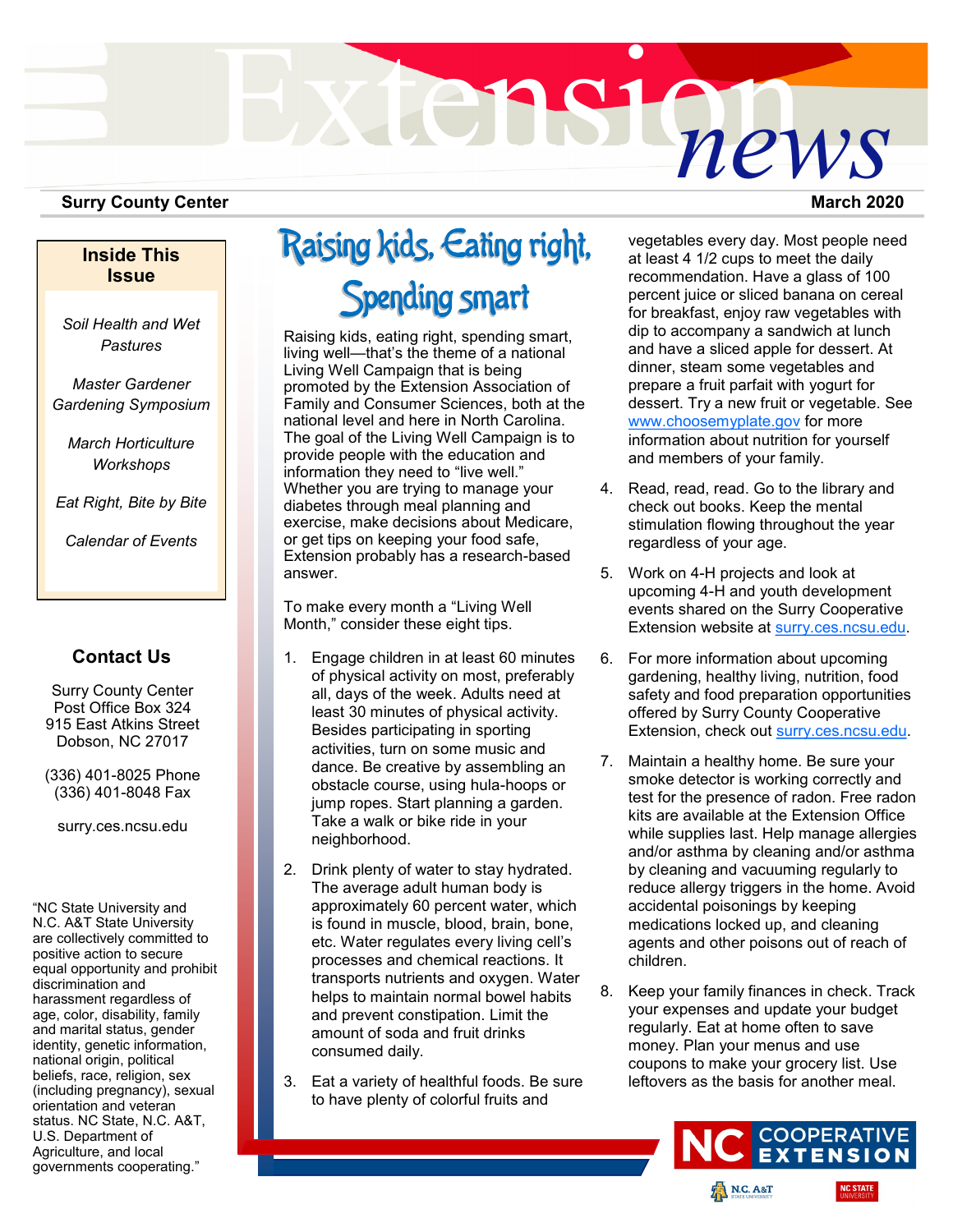

*Written by: Bryan Cave, County Extension Director*

As I write this article, the rain is pouring outside the window and it seems like it will never stop. We're seeing waterlogged conditions all over the place. When this happens, we can't help but damage our pastures. While excessive rainfall certainly has a role to play, the health of the soil affected will determine how long mud persists and whether forages will be able to recover in the following spring.

Soil is not just made up of "dirt." It consists of mineral material derived from the bedrock below, pore space filled with air and water, and organic matter generated by microbes and macro-invertebrates. Healthy soils will have all of the aforementioned components and function as a living ecosystem – if a component is missing or one occurs in excess, we will begin to see problems develop in our fields that will negatively impact forage growth.

The amount of organic material present is especially important when it comes to water-logged soils – organic matter acts as a sponge, and the more organic matter present, the more water soil can hold. And while thinking about sponges, are all pore spaces within a sponge the same size? Good quality soil will have both smaller pores and larger pores that plant roots can access for water, while poorer soils will often have smaller pores retaining water that roots by themselves cannot access.

Another important component of soil health is infiltration, or how water on the surface moves through the soil profile. When water initially makes contact with the soil surface, it usually does not immediately head downwards to the water table, especially in our clay soils, rather it initially moves horizontally along the surface.

If water remains at the soil surface, this will also affect nutrient cycling. When soils become saturated, pore space becomes filled with water as air is pushed out. These soils lack oxygen, which affects the soil bacteria that require oxygen to survive. These microbes make nitrogen available to the soil so if they don't survive nitrogen availability is lowered.

Nitrogen is not the only nutrient that plants cannot uptake in poorly drained soils. When waterlogged soils occur, Phosphorus uptake decreases as well.

Come spring, many of us will be renovating our pastures, and as we look to improve affected fields, we should also look to improve the soil health in these places. Avoiding traffic in muddy fields will help to avoid soil compaction which decreases pore space and nutrient uptake. Having sacrificial paddocks or fields or installing a heavy use pad are a few ways to minimize compaction issues due to traffic. In short, manage the livestock and pasture both above and below ground to get the most from your fields.

For more information, contact our office at 336-401-8025.

#### *Disclaimer*

 *Recommendations for the use of agricultural chemicals are included in this publication as a convenience to the reader. The use of brand names and any mention or listing of commercial products or services in this publication does not imply endorsement by North Carolina Cooperative Extension nor discrimination against similar products or services not mentioned. Individuals who use agricultural chemicals are responsible for ensuring that the intended use complies with current regulations and conforms to the product label. Be sure to obtain current information about usage regulations and examine a current product label before applying any chemical. For assistance, contact your county Cooperative Extension agent.*



The Surry County Master Gardener Volunteers are excited to announce the date for their second annual gardening symposium! The "Plant It Forward" gardening symposium will be held on Earth Day, April 22, from 9:00 am - 3:00 pm at the Surry County Government Service Center (915 E. Atkins Street, Dobson).

The program will focus on gardening ideas and techniques that work with nature to create sustainable landscapes, protect pollinators, and ensure a happy gardening future for all.

#### **What can you expect?**

- Inspiring speakers
- Break-out options
- Catered lunch
- Specialized vendors
- Gift bags and door prizes

There is a fee of \$30 for each participant. This price includes morning refreshments and a catered lunch with vegetarian options available. Pre-registration and payment are required by the registration deadline of April 8. To obtain a brochure with further information and the required registration form, please visit or call our office at 336-401-8025 to have one mailed to you.

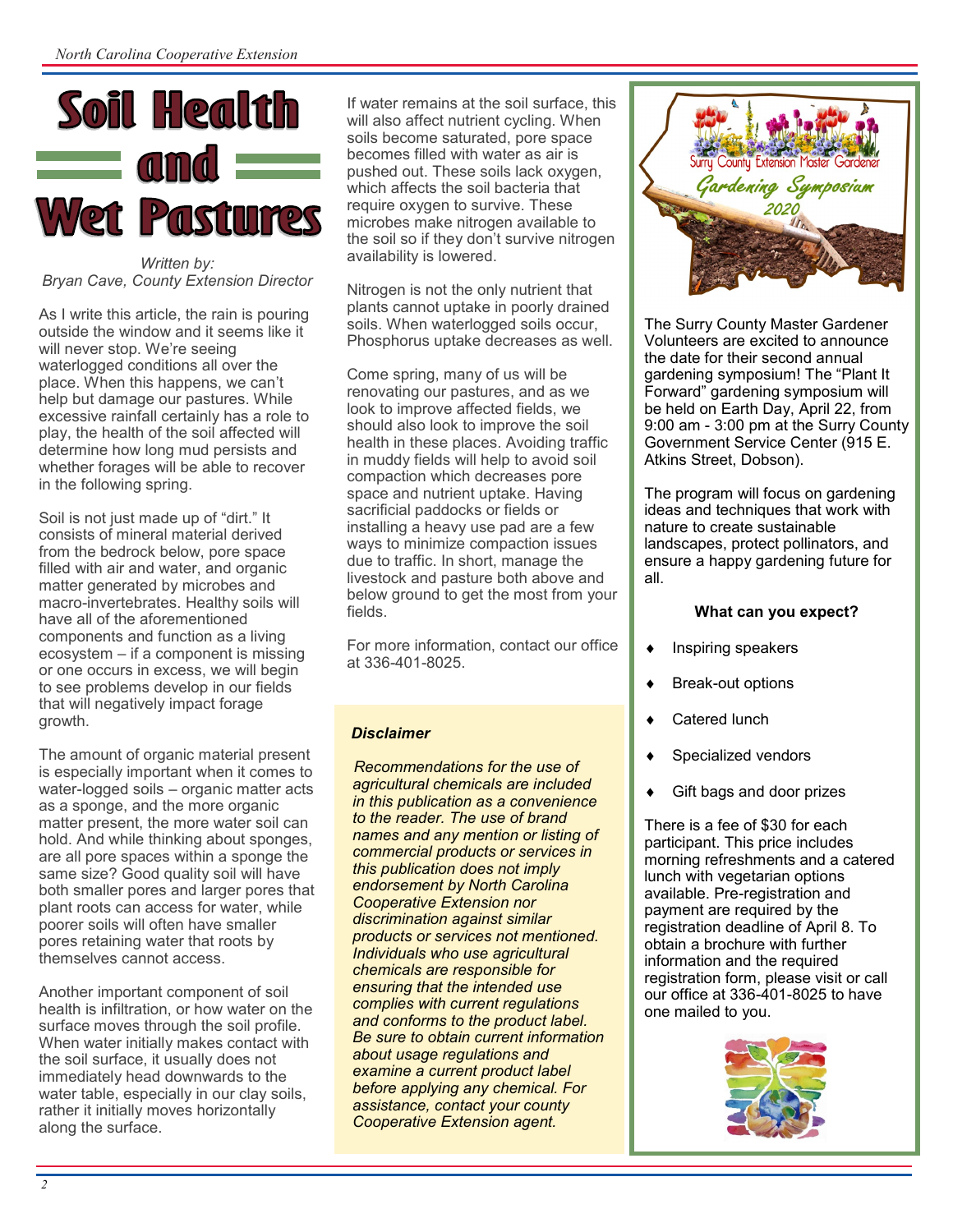# **March Horticulture Workshops**

# **Weather in Surry County Workshop**

**When:** March 3rd / 6:00 pm - 8:00 pm

**Where:** N.C. Cooperative Extension, Dobson

**Cost:** Free

## **Registration Deadline:** March 2nd

Learn how Surry County's weather influences your garden in terms of plant choice and location. Discover the ways your cultural practices help or hinder your plants' response to weather situations.

### **Fruit Tree Grafting & Propagation Workshop**

- **When:** March 24th / 6:00 pm 8:00 pm
- **Where:** N.C. Cooperative Extension, **Dobson**

**Cost:** \$10 / per person

## **Registration Deadline:** March 23rd

Learn the basics of tree grafting (primarily apple trees). Learn several different grafting techniques as well as how to collect proper scions (cuttings). There will also be hands-on grafting during the workshop.



March is National Nutrition Month! Celebrate by taking the following quiz from the Academy of Nutrition and Dietetics to see if you know nutrition fact from fiction!

### *Answer "fact" or "fiction".*

- 1. A healthy eating style includes a limited number of foods.
- 2. Vegetable oils are an appropriate substitute for solid fats.
- 3. Physical activity must be done for at least 10 minutes in order for it to be considered beneficial as a form of exercise.
- 4. Portion sizes and serving sizes are the same thing.
- 5. It is recommended that calories from added sugars be limited to less than 10% of calories per day.
- 6. At least half the grains eaten daily should be whole grains.
- 7. One cup of calcium-fortified soymilk is considered one cup from the Dairy Group.
- 8. Meals that include seafood are recommended weekly.
- 9. Most Americans get enough dietary fiber on a daily basis.
- 10. Everyone needs the same amount of calories, which is 2,000 calories per day.

#### *Answers*

- 1. **Fiction:** A variety of nutritious foods from all of the food groups can make up a healthy eating style. Visit [ChooseMyPlate.gov](choosemyplate.gov) for more information.
- 2. **Fact:** Solid fats have higher amounts of saturated fat and/or trans fats, which may increase the risk of heart disease. In comparison, oils provide more unsaturated fats which are healthier.
- 3. **Fiction:** Although there are additional health benefits with increased physical activity, all activity counts, so make a goal to move more throughout the day. For more information, check out the **Move Your Way** website at [https://](https://health.gov/moveyourway.com) [health.gov/moveyourway.com.](https://health.gov/moveyourway.com)
- 4. **Fiction:** A portion is the amount you choose to eat or drink; whereas a serving size is used as a reference for what counts as a serving from one of the MyPlate food groups or the amount indicated on a Nutrition Facts label.
- 5. **Fact:** Include healthier choices from the MyPlate food groups in place of foods and drinks with added sugars to better meet your nutrient needs.
- 6. **Fact:** Due to the health benefits associated with whole grains, it is recommended that at least half of the daily recommended servings be from whole grain sources. An example would be substituting brown rice in place of white rice.
- 7. **Fact:** Calcium-fortified soymilk is an option in the Dairy Group for people who choose to not consume milk, such as vegetarians.
- 8. **Fact:** Fish and seafood provide important nutrients, including omega-3 fatty acids. Choose varieties that are lower in mercury, such as salmon and cod. "Advice about Eating Fish" is available for young children and women who are pregnant or breastfeeding. For more information, visit: [https://](https://www.fda.gov/food/consumers/advice-about-eating-fish) [www.fda.gov/food/consumers/](https://www.fda.gov/food/consumers/advice-about-eating-fish) [advice](https://www.fda.gov/food/consumers/advice-about-eating-fish)-about-eating-fish.
- 9. **Fiction:** It is estimated that most people in the U.S. only consume half of the recommended amount of dietary fiber daily. Good sources include fruits, vegetables, and whole grains.
- 10. **Fiction:** Although 2,000 calories per day can be found on the Nutrition Facts label and on menus, this is only used for general advice. Visit [ChooseMyPlate.gov](choosemyplate.gov) to create a MyPlate Plan, which includes food group targets based on your individual calorie needs or meet with a registered dietitian nutritionist for personalized nutrition guidance. To locate an RDN in your area, visit [www.eatright.org.](http://www.eatright.org)